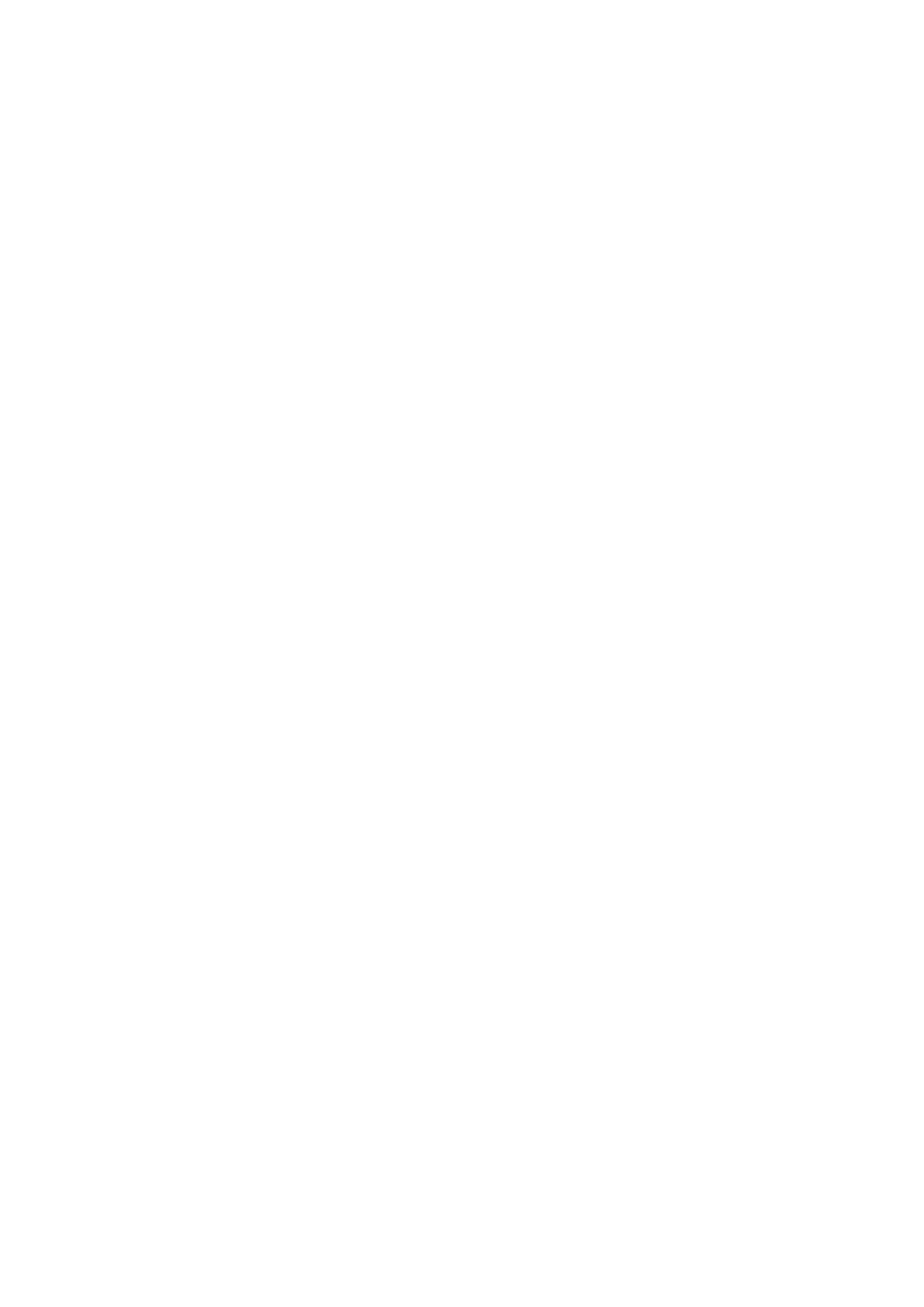### SOURCE OF OBLIGATION

The NSW Registration Manual (5.7.1 and 5.7.2) requires that a registered non-government school must have policies relating to discipline of students attending the school that are based on principles of procedural fairness and do not permit corporal punishment of students.

### DISCIPLINE POLICY

Every student has the right to a learning environment free from bullying and intimidation and to feel safe and happy at school. They also have the right to be treated fairly and with dignity.

The Student Discipline Policy sets the framework through which CSO, Armidale manages student discipline.

## SUSPENSION, EXPULSION AND EXCLUSION DEFINED

Suspension, expulsion or exclusion may occur as a consequence of a serious breach of organisation rules, or serious disobedience.

A suspension is a temporary removal of a student from all classes that a student would normally attend at school for a set period of time.

Expulsion is the permanent removal of a student from one particular school.

Exclusion is the act of preventing a student's admission to other schools within the Diocesan School System.

It is our policy that our procedures for the suspension, expulsion or exclusion of a student are based on the principles of procedural fairness.

This policy sets out the procedures to be followed when making a decision about the suspension, expulsion or exclusion of a student.

## WHO MAY MAKE A DECISION TO SUSPEND, EXPEL OR EXCLUDE A STUDENT?

Where any teacher or staff member decides that an act or the behaviour of a student may warrant suspension, expulsion or exclusion, the teacher or staff member must refer the matter to the Principal, or an alternative, disinterested (independent and objective) member of the relevant school's executive/leadership team who can make a reasonable and unbiased decision.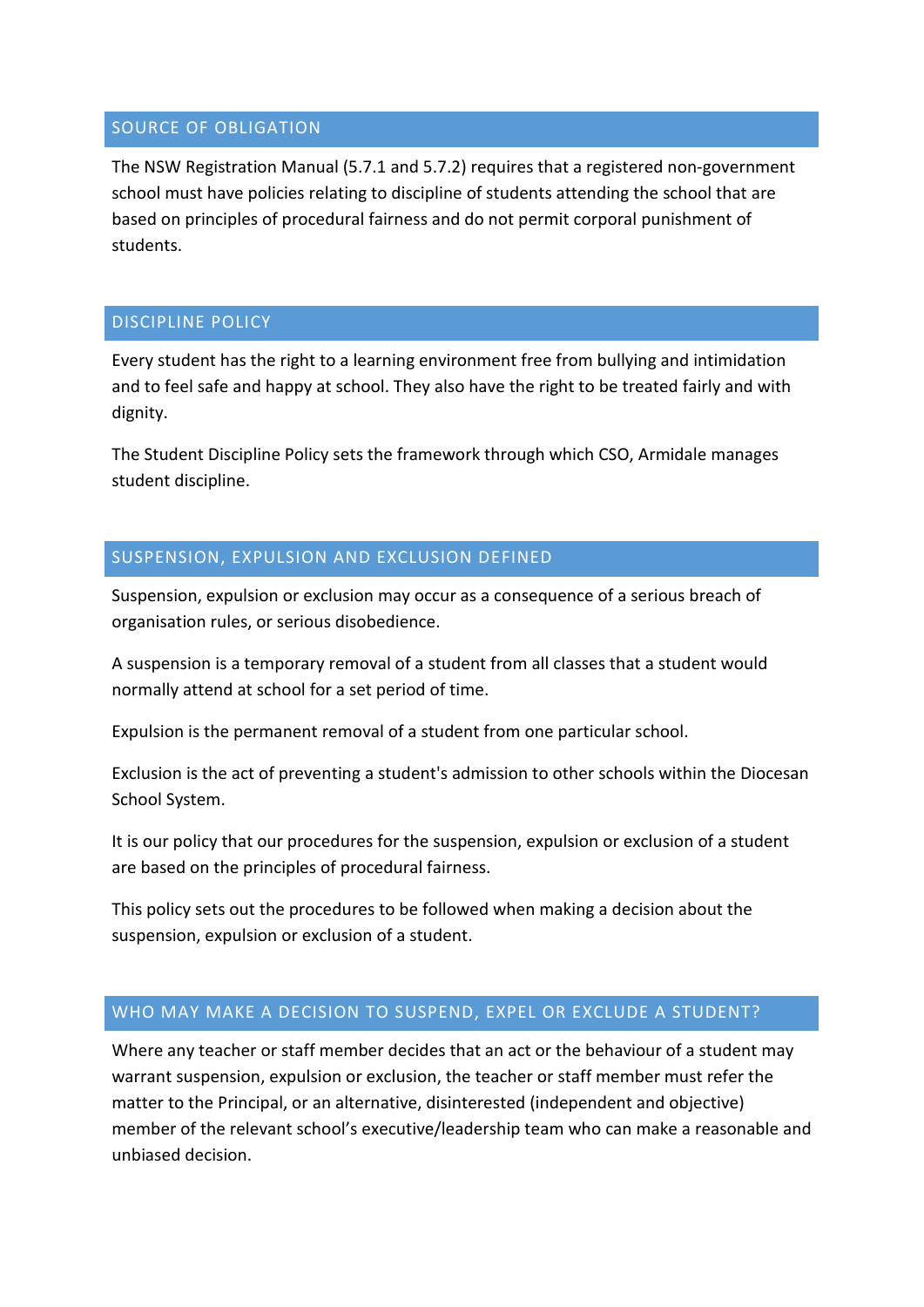In serious circumstances, a student may be summarily suspended, pending a final decision under this policy. In this case, a meeting with the student and the student's parents to review the suspension must be convened as soon as is practicable.

## PROCEDURAL FAIRNESS - PROCEDURES

CSO, Armidale is committed to ensuring procedural fairness when disciplining a student. All decisions about the discipline of a student will be conducted in accordance with the relevant school's Student Discipline Policy.

Where a decision is being considered to suspend, expel or exclude a student, the Principal will:

- write to the student, and the student's parents/carers stating:
	- o the reasons that the student is under consideration for being suspended, expelled or excluded;
	- o the relevant rules, policies, standards of behaviour alleged to be breached;
	- o the relevant allegations said to warrant suspension or expulsion;
- allow the student and/or the student's parents/carers to give a response, either in writing or verbally;
- allow the student to have a support person of the student's choosing;
- arrange a meeting with the student, and the student's parents/carers;
- arrange for an interpreter, if one is required;
- meet with the student and the student's parents/carers and/or support person; and
- ensure that such a meeting is recorded in writing.

## SUSPENSION, EXPULSION AND EXCLUSION - CONSIDERATION

The Principal, after following the procedures set out in this policy, will make a decision about the facts of the allegations against the student. The Principal will then decide whether to suspend or expel a student based on the following considerations:

- the safety of all students, staff and visitors;
- the seriousness of the student's acts;
- the response or remorse of the student, if applicable;
- the pastoral care and welfare of the student;
- the student's prospects for rehabilitation;

In the event that the exclusion of a student from the Diocesan system of schools is considered, the Principal will refer the matter to the Director of CSO Armidale.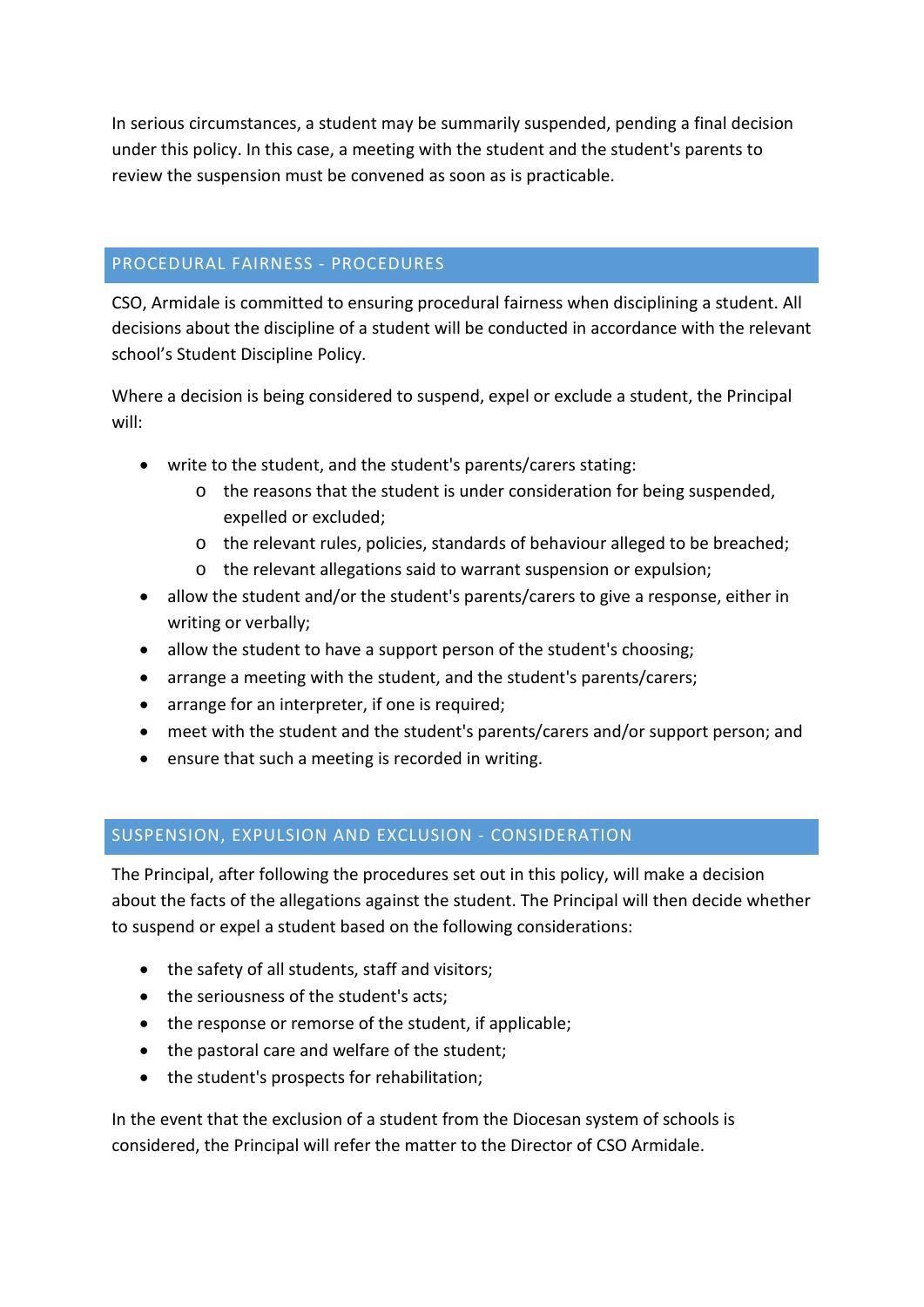## ALTERNATIVES TO SUSPENSION, EXPULSION OR EXCLUSION

Despite the fact that a student has been referred for suspension, expulsion or exclusion, other consequences may be imposed. These are outlined in the Student Discipline Policy.

## SUSPENSION AND EXPULSION - CONSEQUENCES

A decision under this policy may result in the following consequences:

## SHORT SUSPENSION

A short suspension may be imposed as a consequence of things such as continued disobedience, or aggressive behaviour.

The student may be suspended from attending school for a period of four (4) school days or less.

#### LONG SUSPENSION

A long suspension may be imposed as a consequence of things such as physical violence, possession of a weapon, possession of a suspected illegal substance or serious criminal behaviour.

The student may be suspended from attending school for a period of between five (5) to twenty (20) school days.

#### EXPULSION

A student may be expelled from the relevant school. This should be considered as a last resort.

An expelled student will be un-enrolled from the relevant school and will not be allowed to re-enrol without the permission of the Principal.

A decision to expel a student may only be made after consultation with the Principal and the Director of the Diocesan School System.